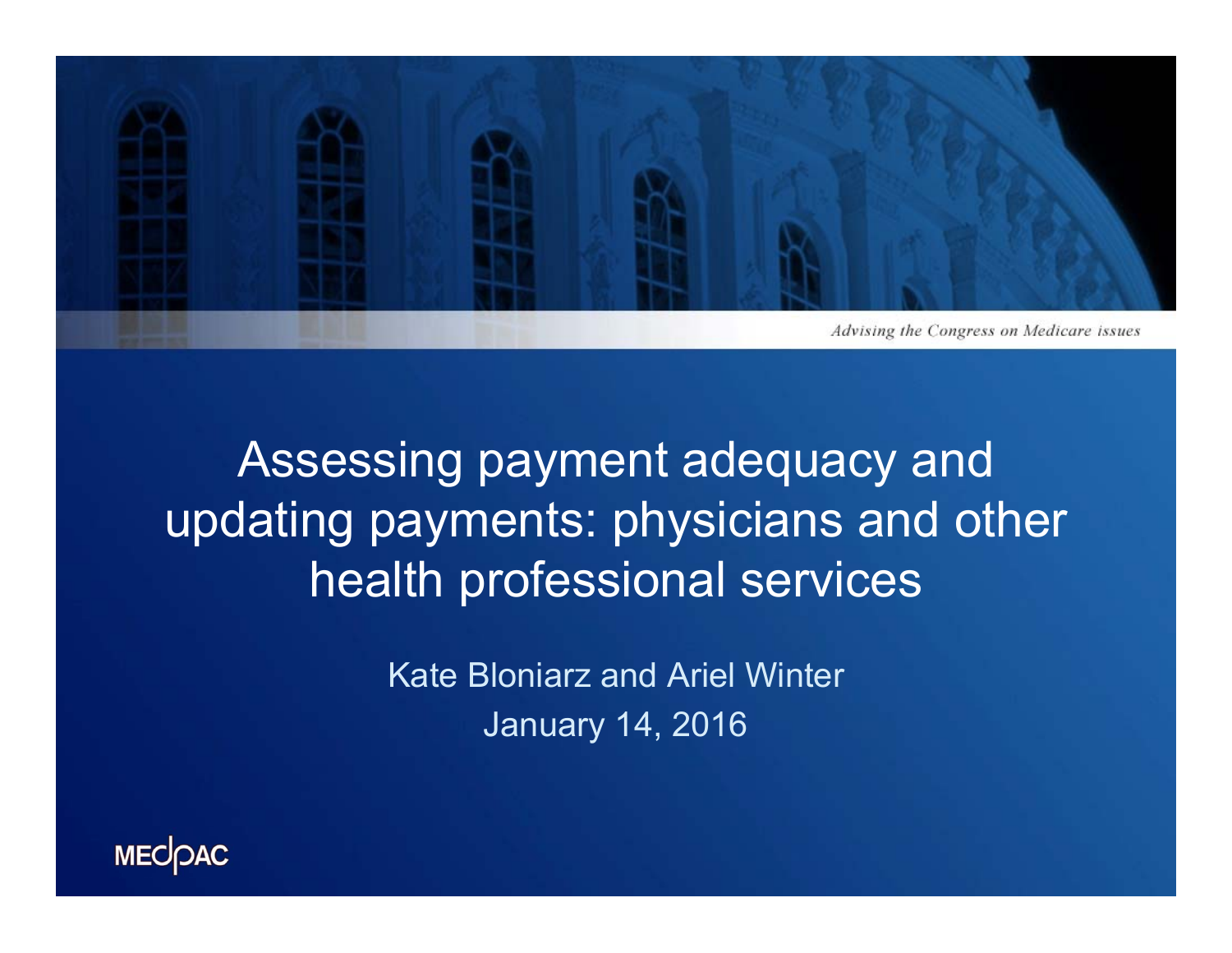#### Background: Physician and other health professional services in Medicare

- Ŧ **S69.2 billion in 2014, 16 percent of FFS** spending
- 892,000 practitioners billed Medicare: 576,000 physicians, 165,000 advancepractice nurses and physician assistants and 150,000 therapists and other providers

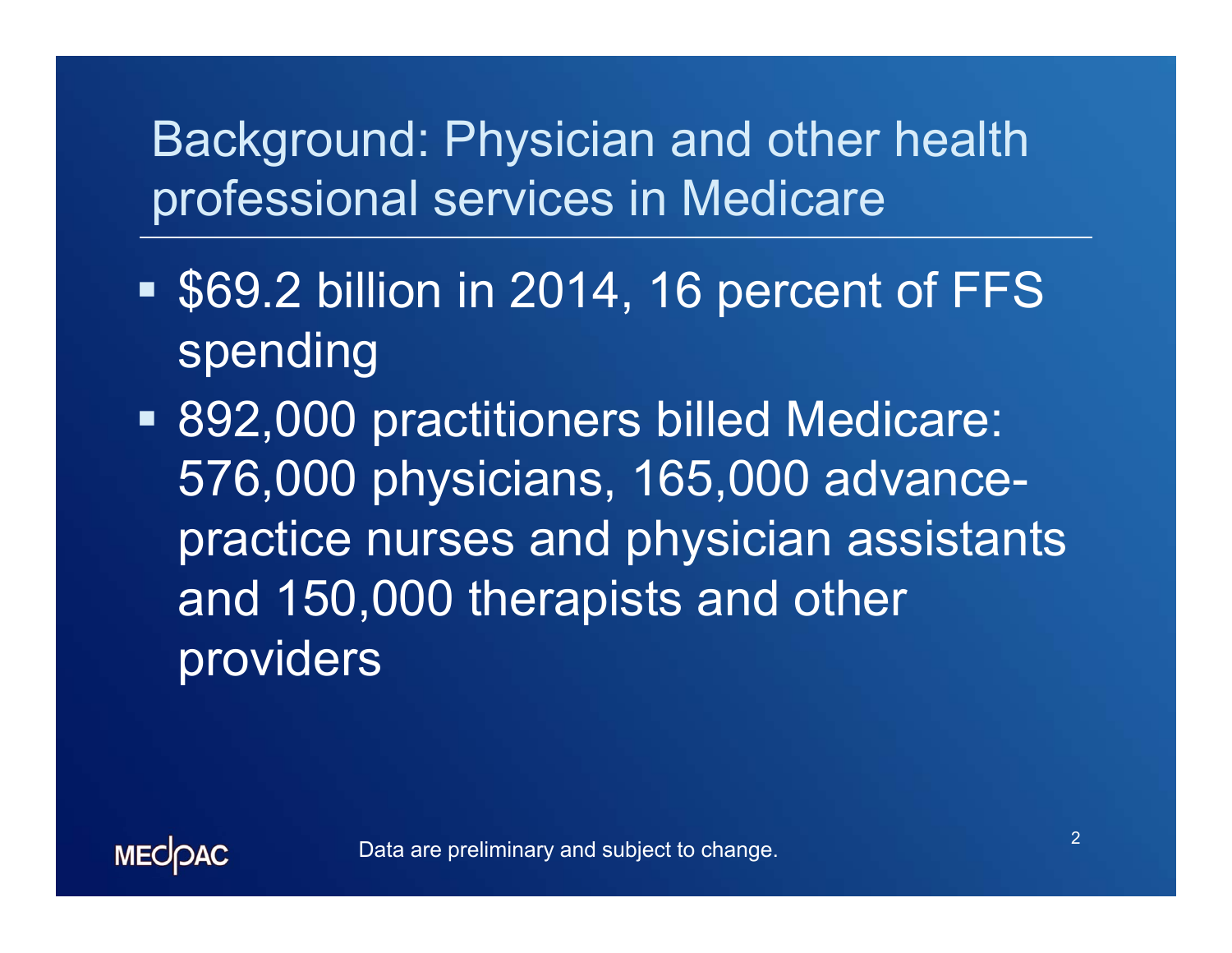## Summary of physician and other health professional services payment adequacy

- **Beneficiaries' ability to access to care is** largely unchanged from prior years and comparable to privately-insured
- **Supply of providers per beneficiary remains** steady
- **Total volume growth for all services was** 0.4%, modest declines in volume growth for imaging and tests
- **Differences in compensation by specialty** continue to implicate fee schedule mispricing

Data are preliminary and subject to change.

**MECOAC**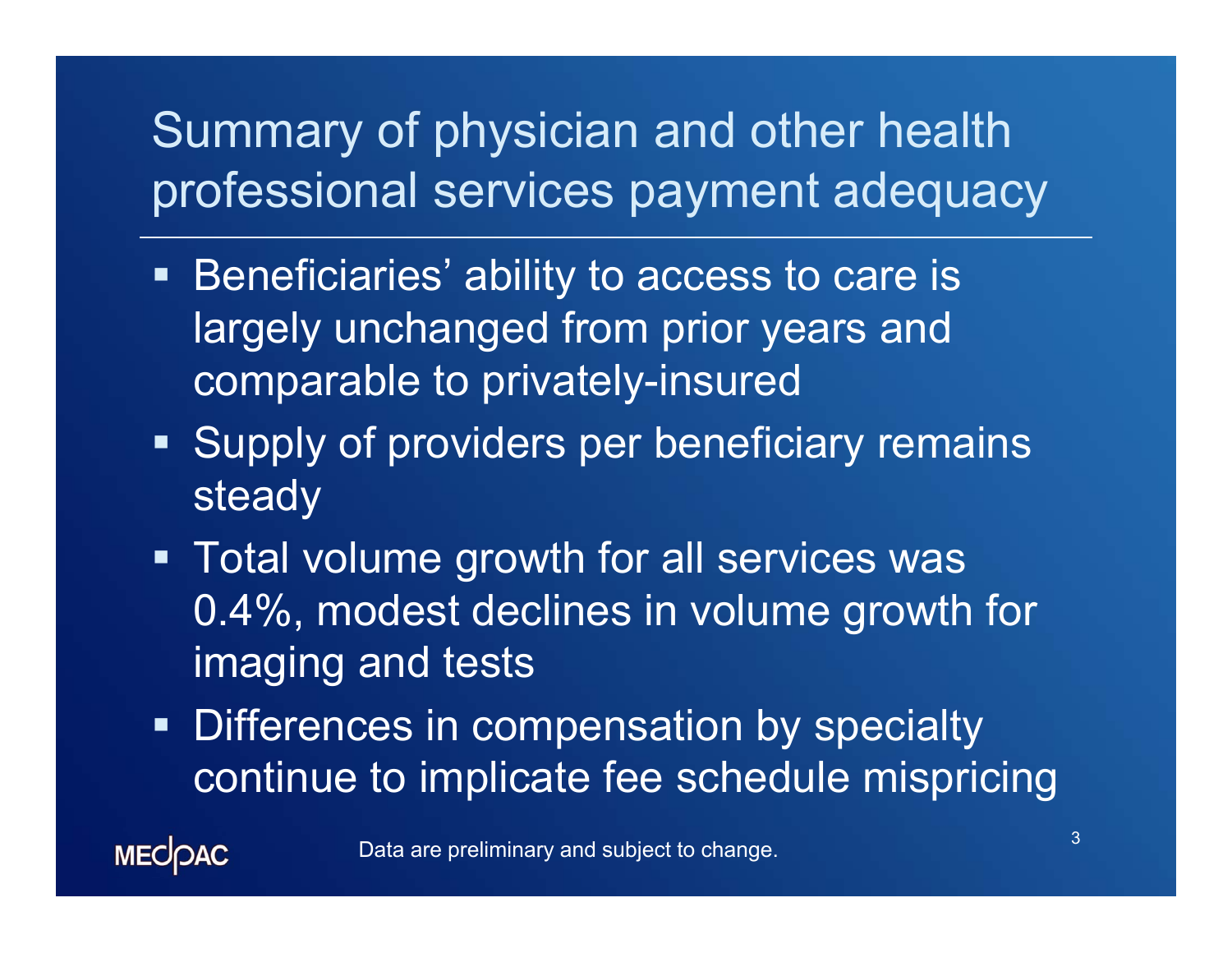

### Assessing payment adequacy and updating payments: Ambulatory surgical center services

Zach Gaumer and Daniel Zabinski January 14, 2016

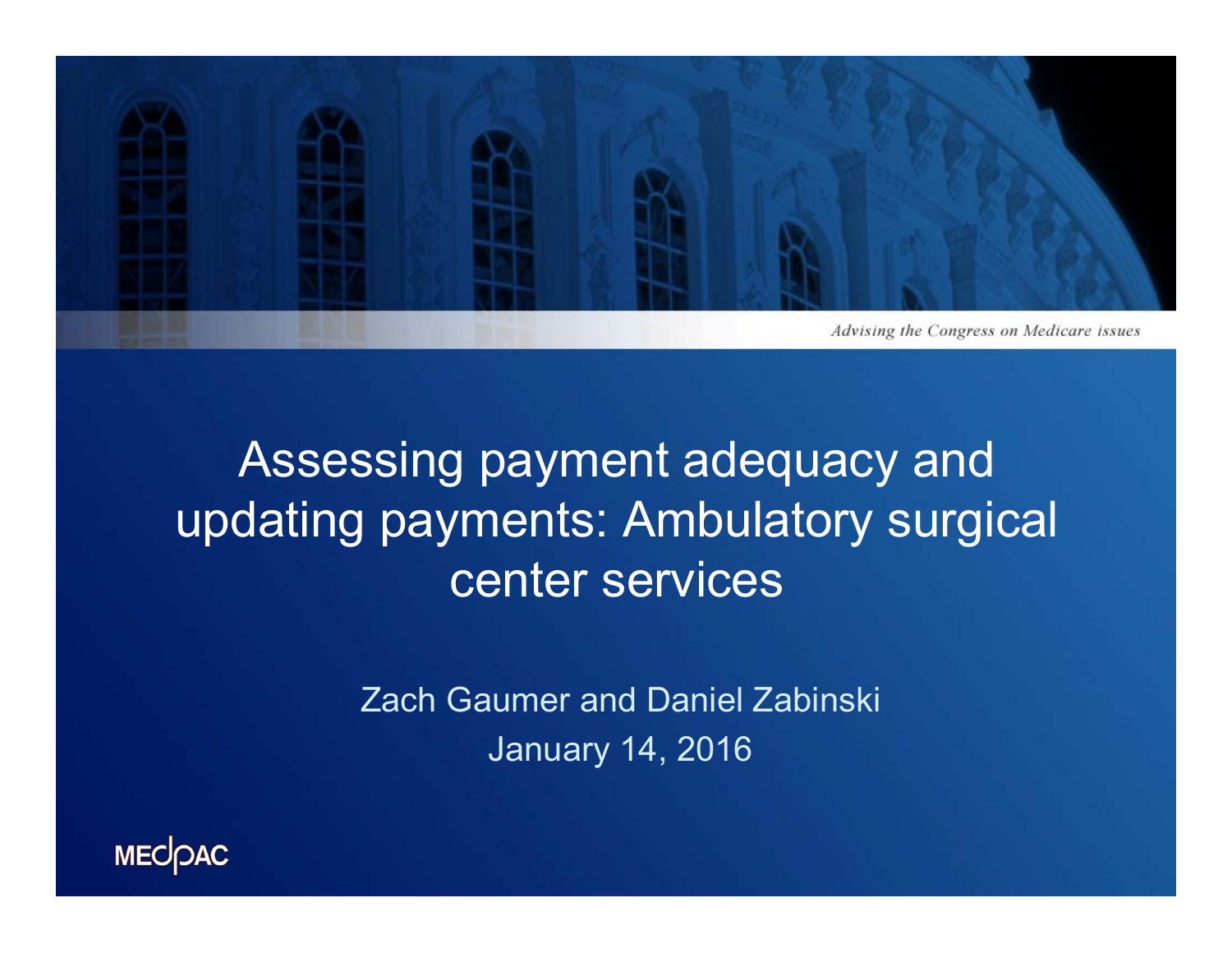#### Summary of key facts about ASCs

- $\blacksquare$ Medicare payments to ASCs: Over \$3.8 billion
- **Number of ASCs: 5,446**
- $\blacksquare$ Beneficiaries served: 3.4 million

Numbers are preliminary and subject to change

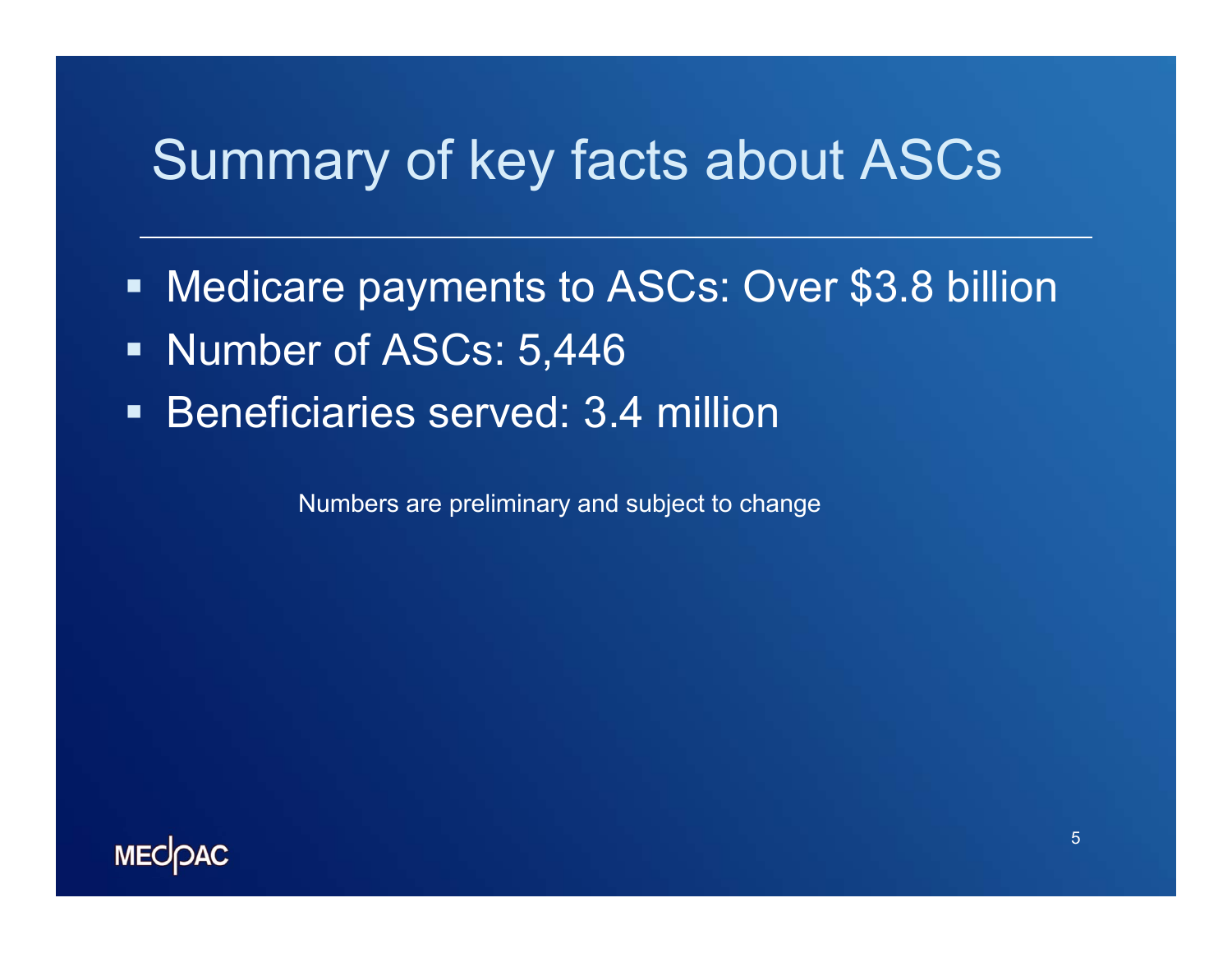# Summary of payment adequacy measures

 $\blacksquare$ Access to ASC services has been stable, in 2014

- **Volume per beneficiary decreased by 0.8%**
- **Complexity of services provided increased**
- **Number of ASCs increased by 1.9%**
- **Nedicare payments per beneficiary in 2014** increased by 3.1%
- $\blacksquare$ Access to capital has been adequate
- **Example 1** Limitations of analysis

**MECOAC** 

- **-** Insufficient data to assess quality
- Lack cost data: Commission has recommended that ASCs be required to submit cost data

Numbers are preliminary and subject to change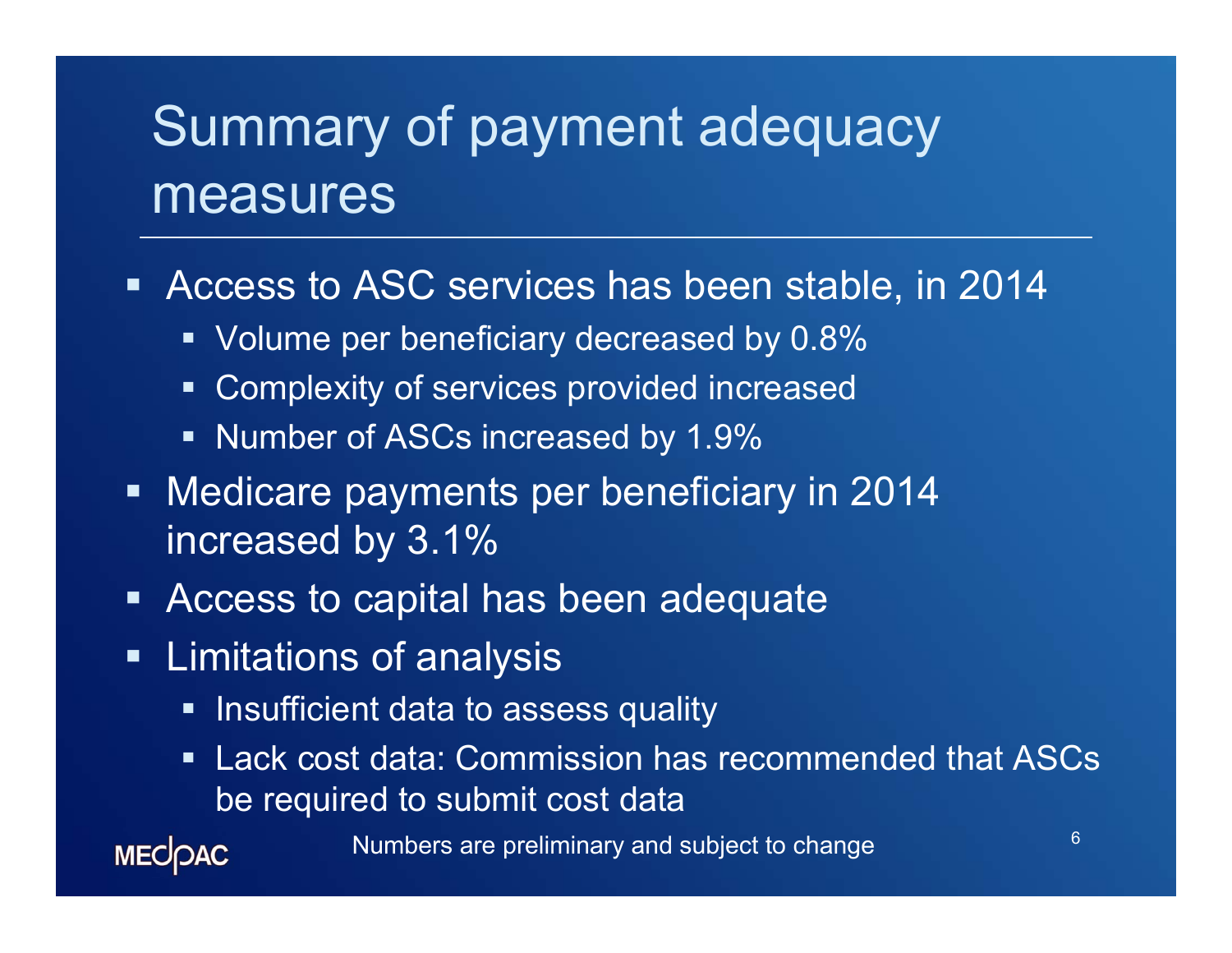

Advising the Congress on Medicare issues

Assessing payment adequacy and updating payments: outpatient dialysis services

> Nancy Ray and Andrew Johnson January 14, 2016

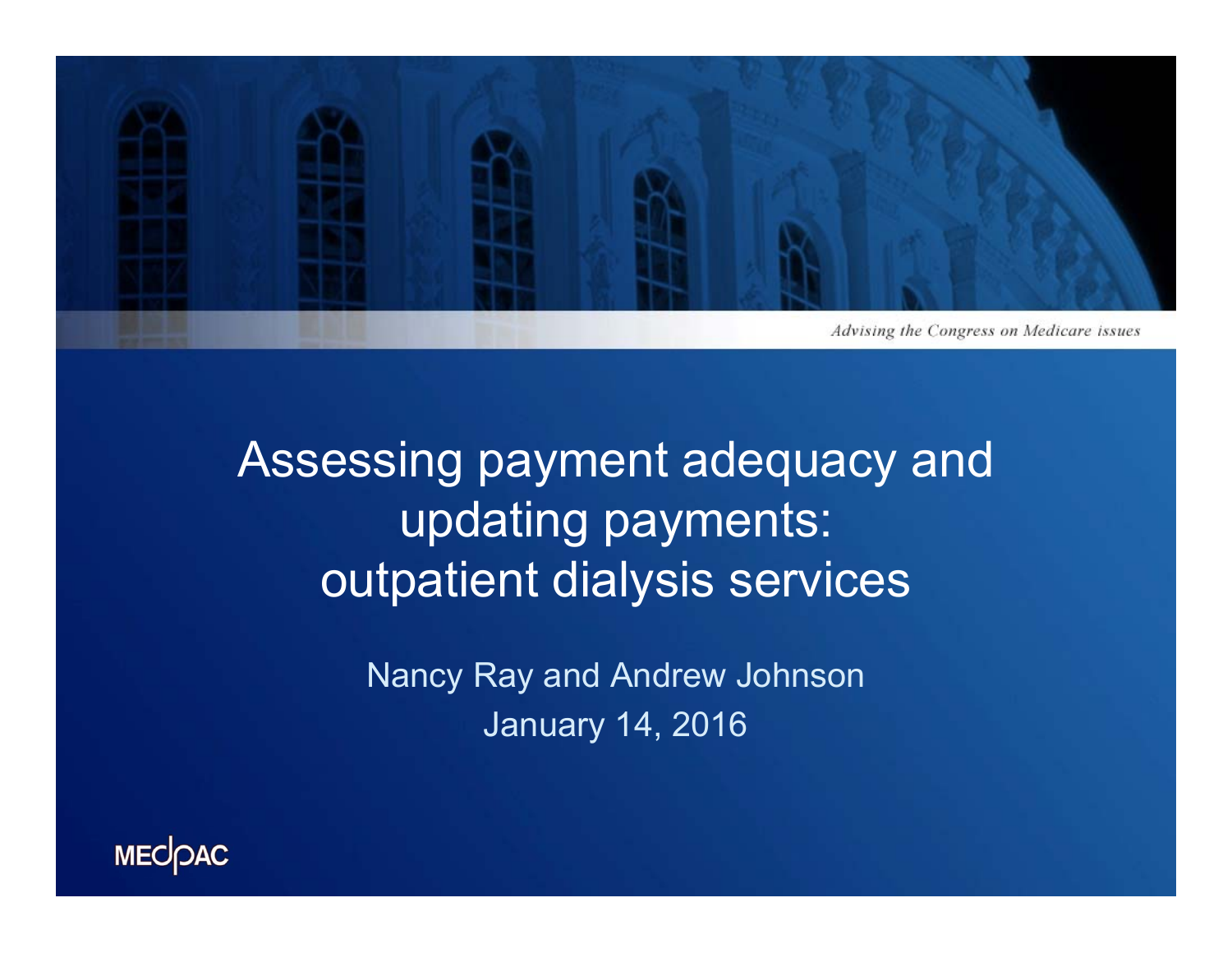## Overview of outpatient dialysis services, 2014

- **Outpatient dialysis services used to** treat individuals with end-stage renal disease
- **Beneficiaries: about 383,000**
- Providers: about 6,300
- Ŧ Medicare spending: \$11.2 billion

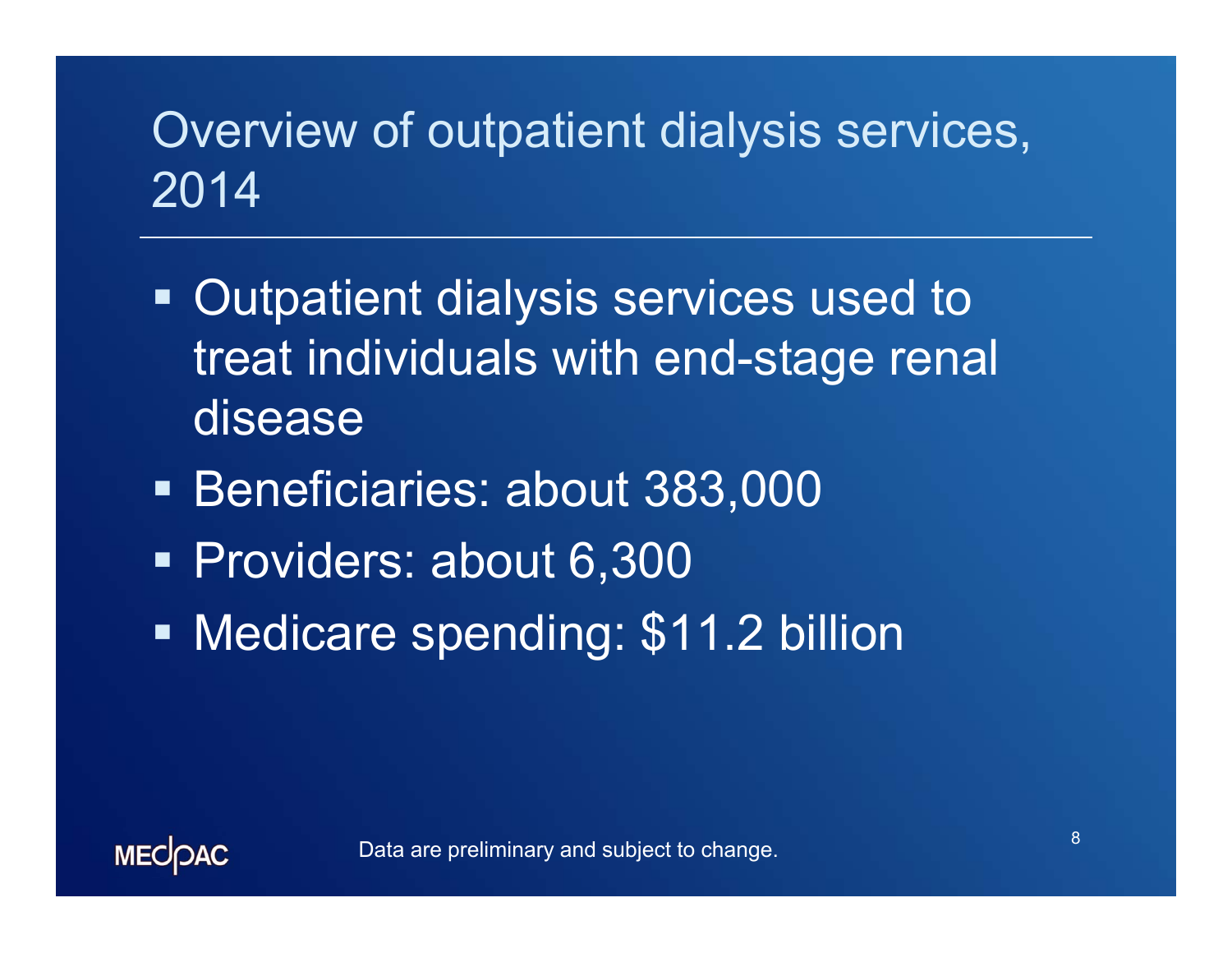## Summary of outpatient dialysis payment adequacy

- **Example 2 Access to care indicators are favorable**
- **Dialysis quality improving for some** measures
- **Example 2 Access to capital indicators are** favorable
- 2015 Medicare margin: 2.1%
- 2015 Medicare marginal profit: 17.9%
- 2016 projected Medicare margin: 0.8%

**MECOAC**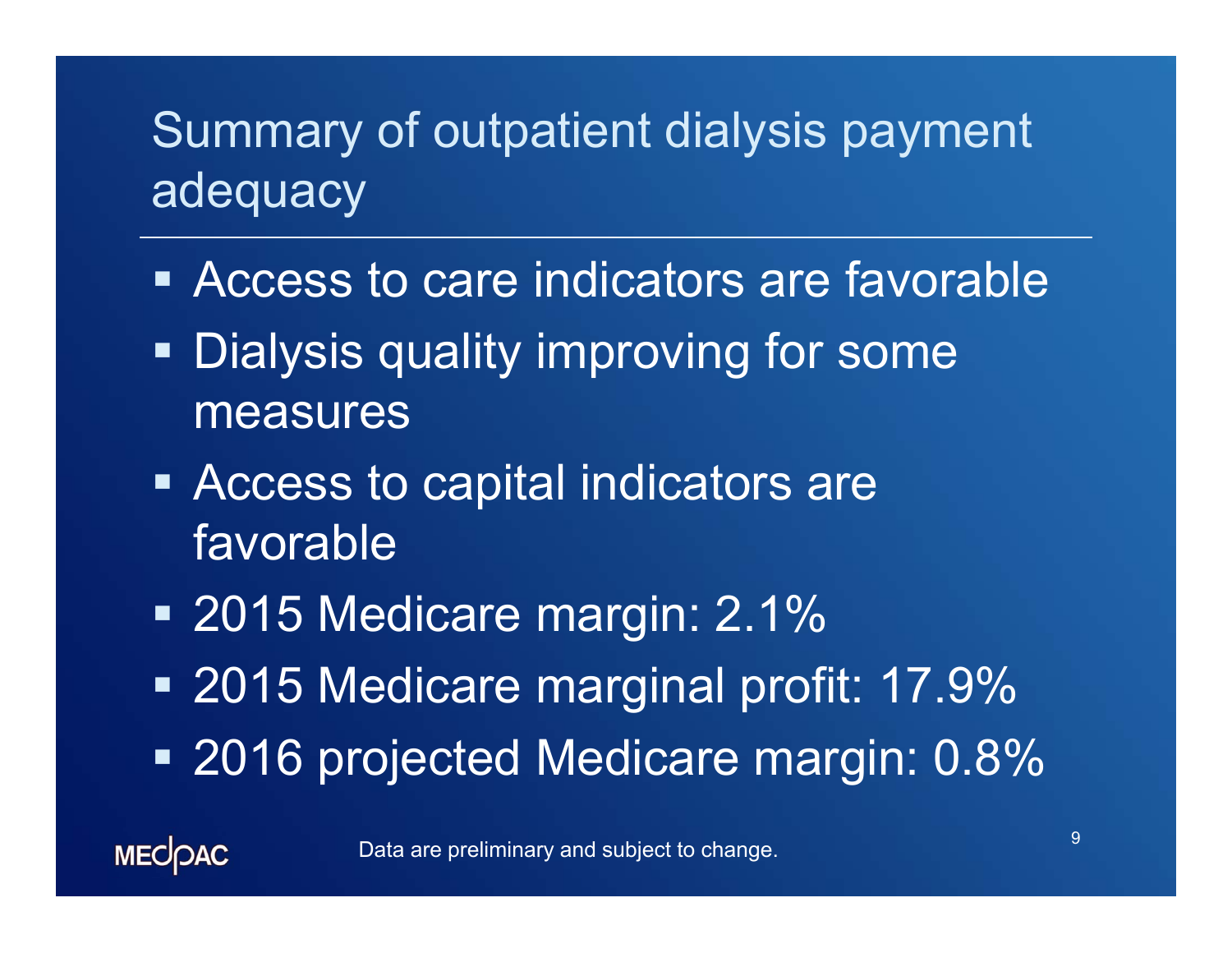

Assessing payment adequacy and updating payments: Skilled nursing facility services

> Carol Carter January 14, 2016

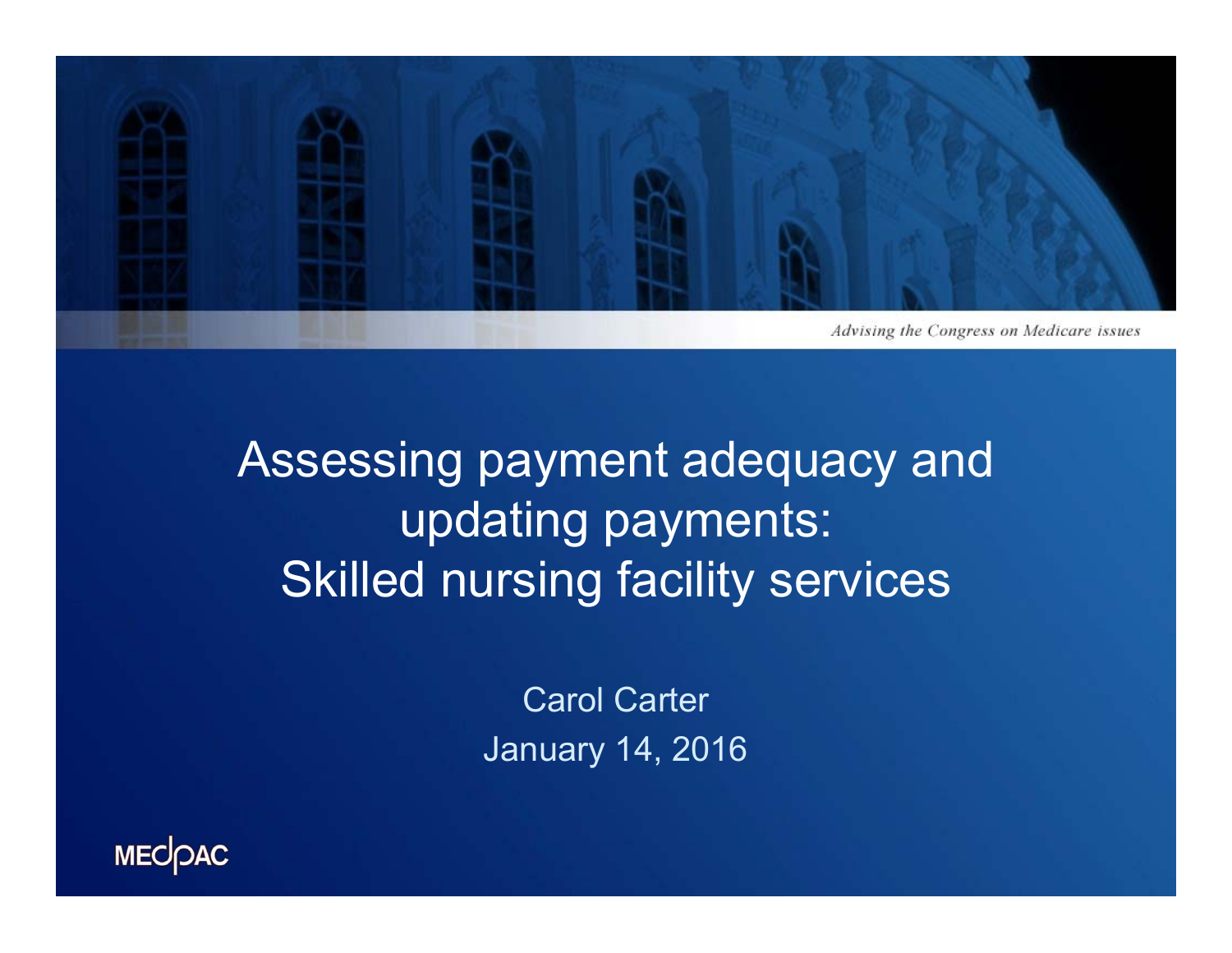# Skilled nursing facilities: providers, users, and Medicare spending in 2014

- Providers: 15,000
- **Beneficiary users:** 1.7 million
- Ξ **Nedicare spending:** \$28.6 billion
- Medicare share: 12% of days

21% of revenues

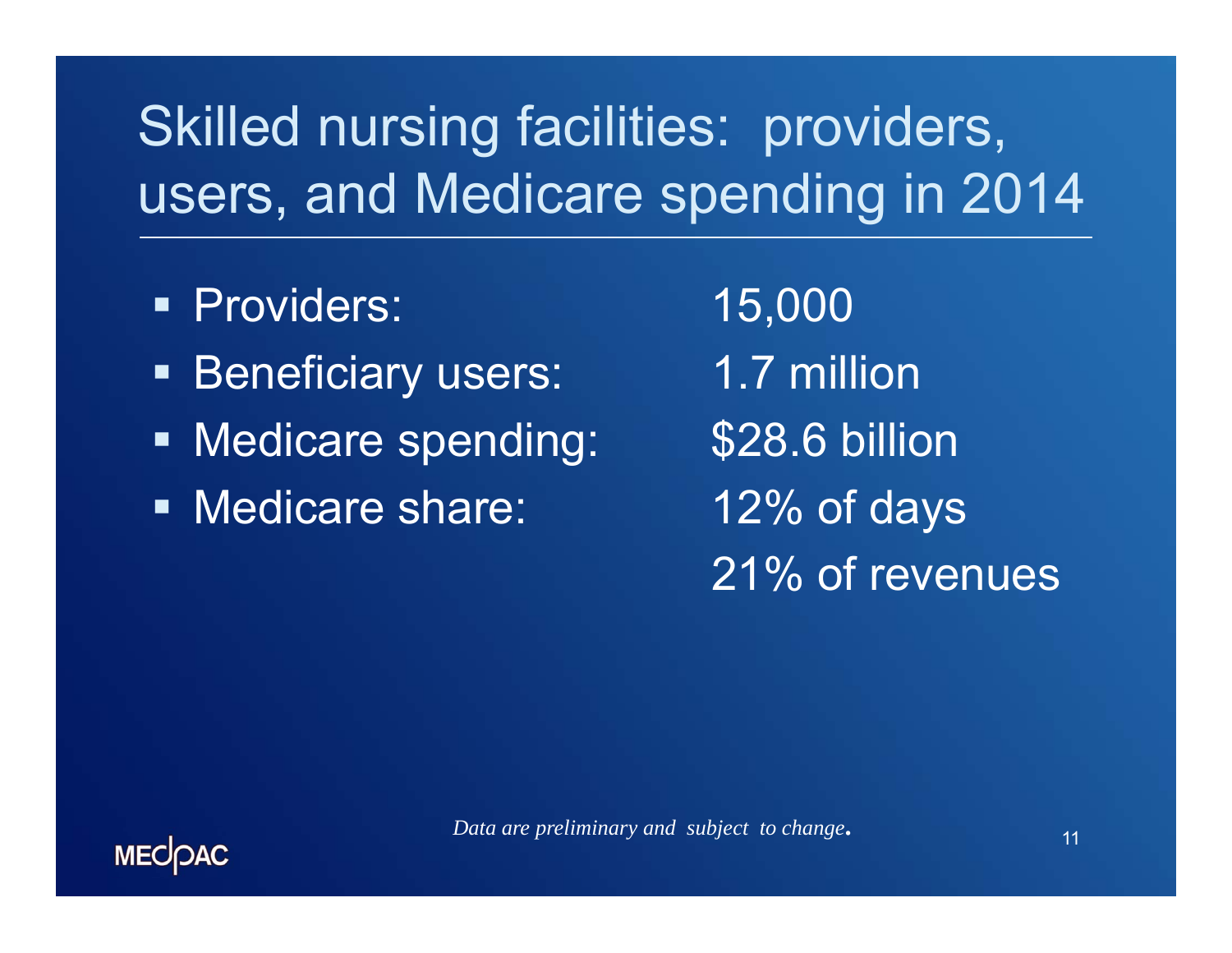### Summary of indicators

- **Access: supply is adequate; declines in** service use reflect hospital trends
- Quality performance was mixed
- Ξ Capital: access is good
- **Medicare margin in 2014 was 12.5%**
- Marginal profit in 2014 was 20.4%
- Projected 2016 margin: 10.7%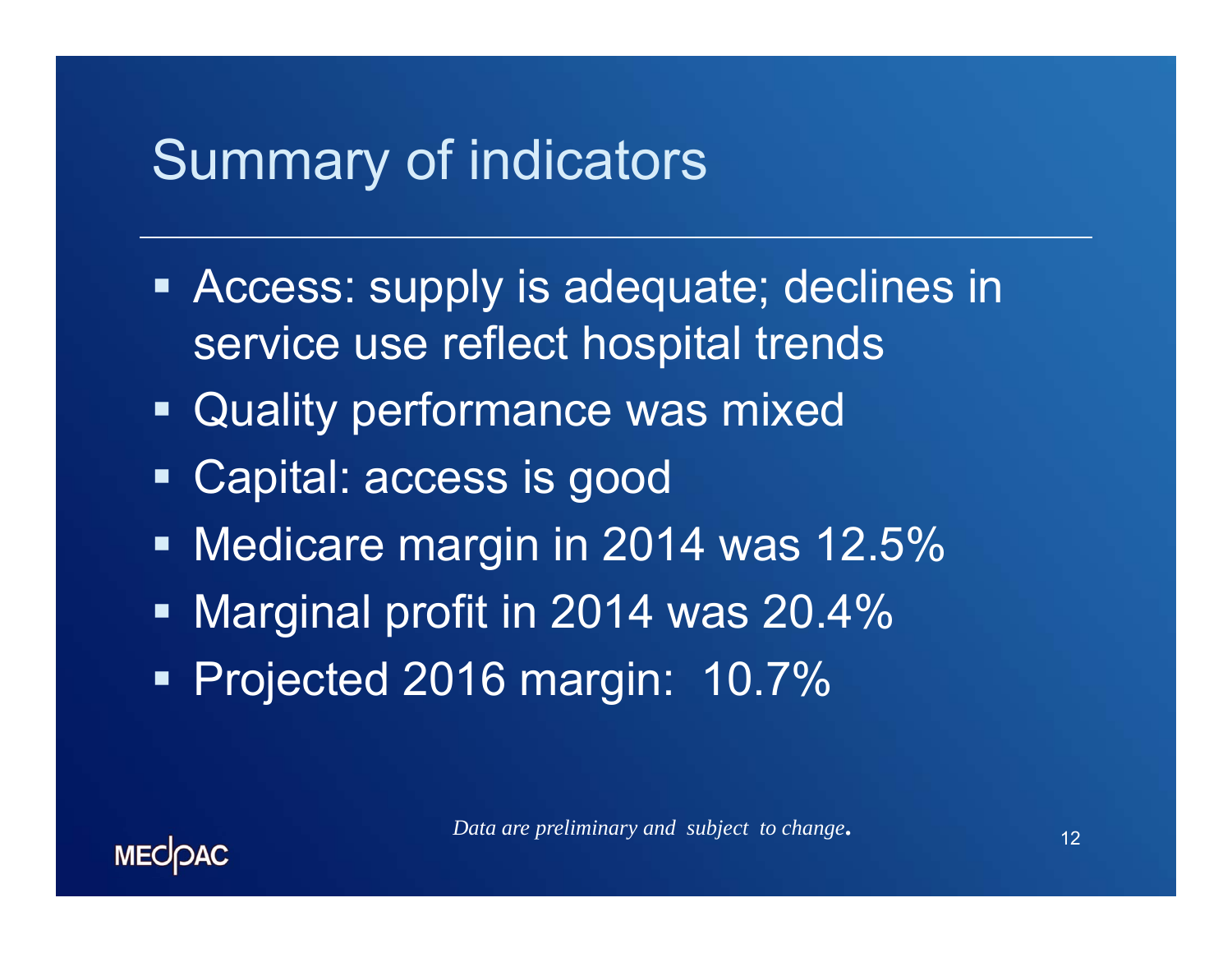#### Rationale for revising the SNF PPS

**Shortcomings of PPS need correction** 

- **Systematic bias to favor rehabilitation therapy**
- $\blacksquare$ Payments for NTAs (e.g., drugs) are poorly targeted
- **A revised PPS based on patient characteristics** would:
	- $\blacksquare$  Decrease payments to SNFs that furnish a lot of intensive therapy unrelated to patient care needs
	- $\blacksquare$  Increase payments to SNFs that treat a lot of medically complex patients
- **A revised PPS would shift payments between** providers and the state of the state of the state  $\frac{13}{13}$ **MEC**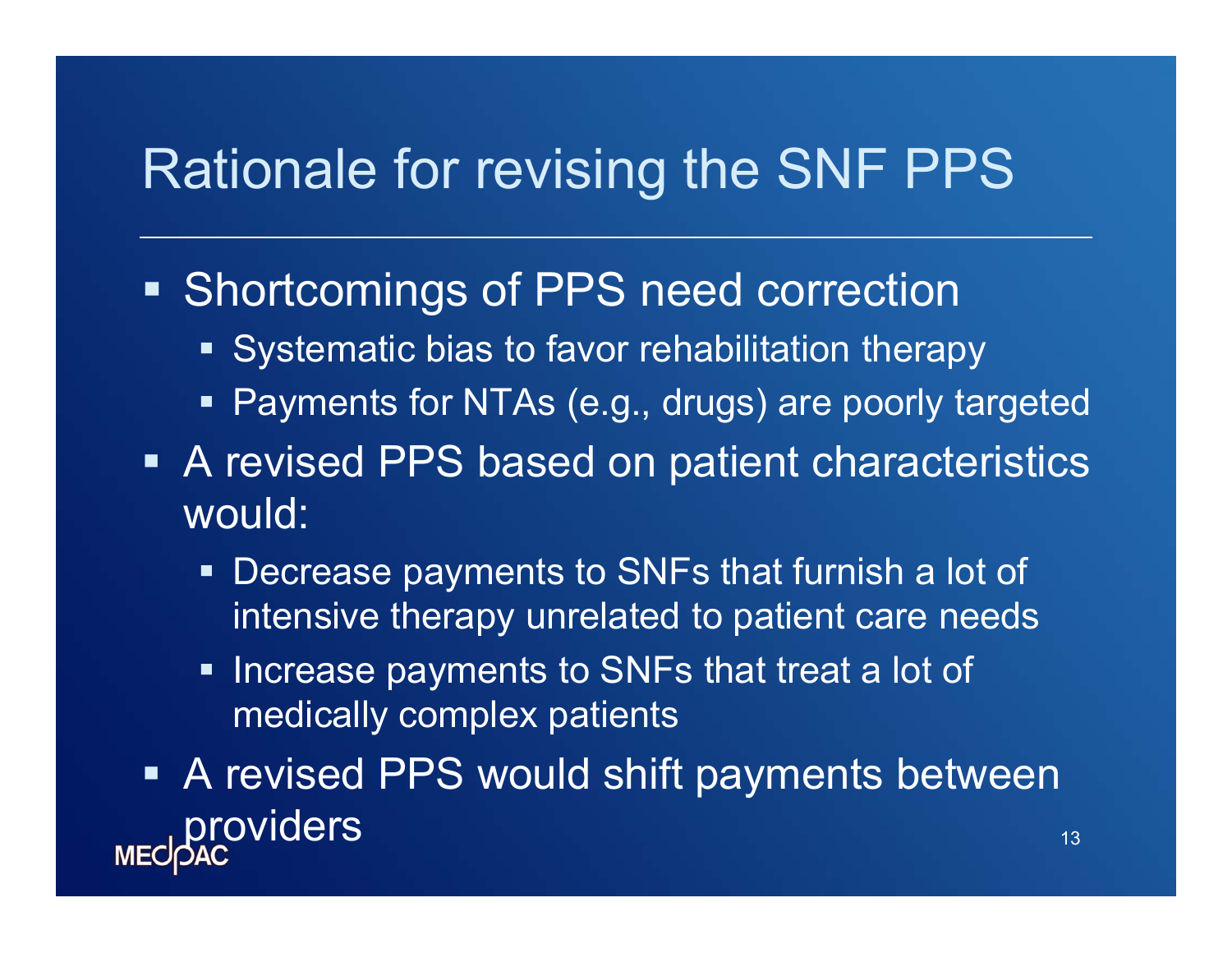## Rationale for rebasing the SNF PPS

**• Medicare margins are high but vary widely** 

- **Nedicare margins have been >10% for 15 years, and** are estimated to remain so in 2016
- 25<sup>th</sup> to 75<sup>th</sup> percentiles margin: 2.4% vs 21.2%
- Cost growth indicates a lack of fiscal pressure
- **Taking small steps to rebase payments while** PPS is revised would protect low-margin **SNFs**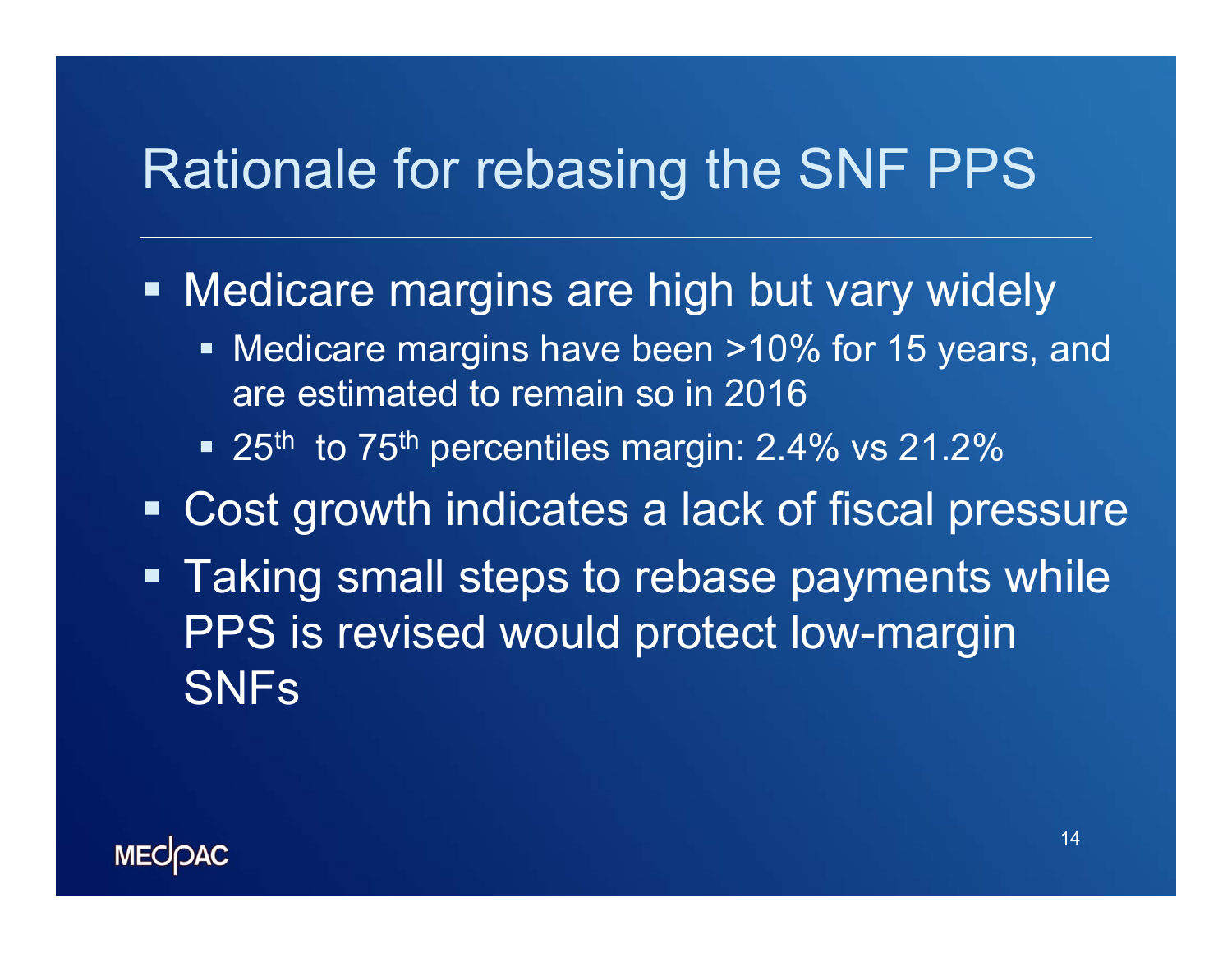

#### Assessing payment adequacy and updating payments: home health care services

Evan Christman January 14, 2016

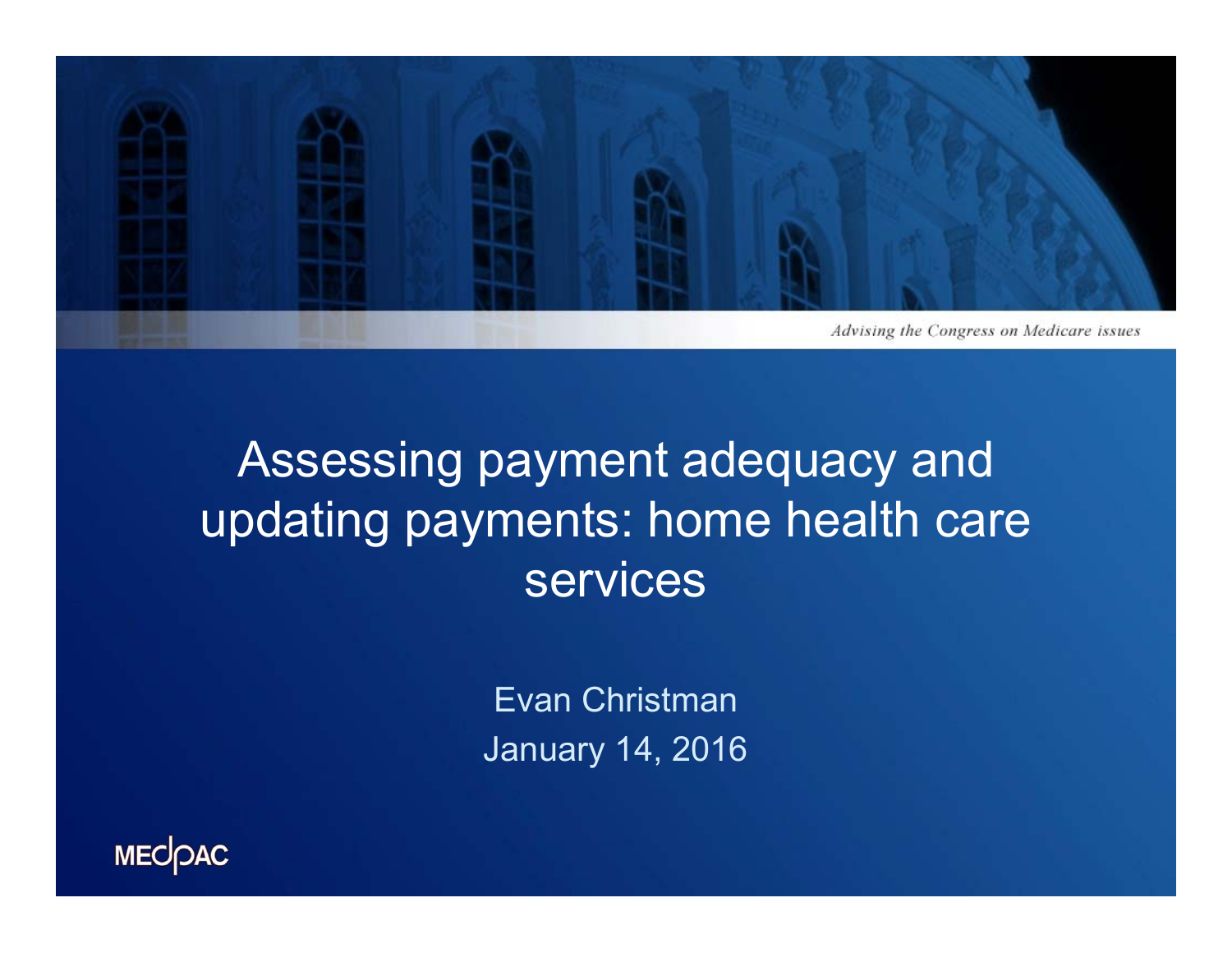## Home health care summary 2014

- **S17.7 billion total expenditures**
- Over 12,400 agencies
- 6.6 million episodes for 3.4 million beneficiaries

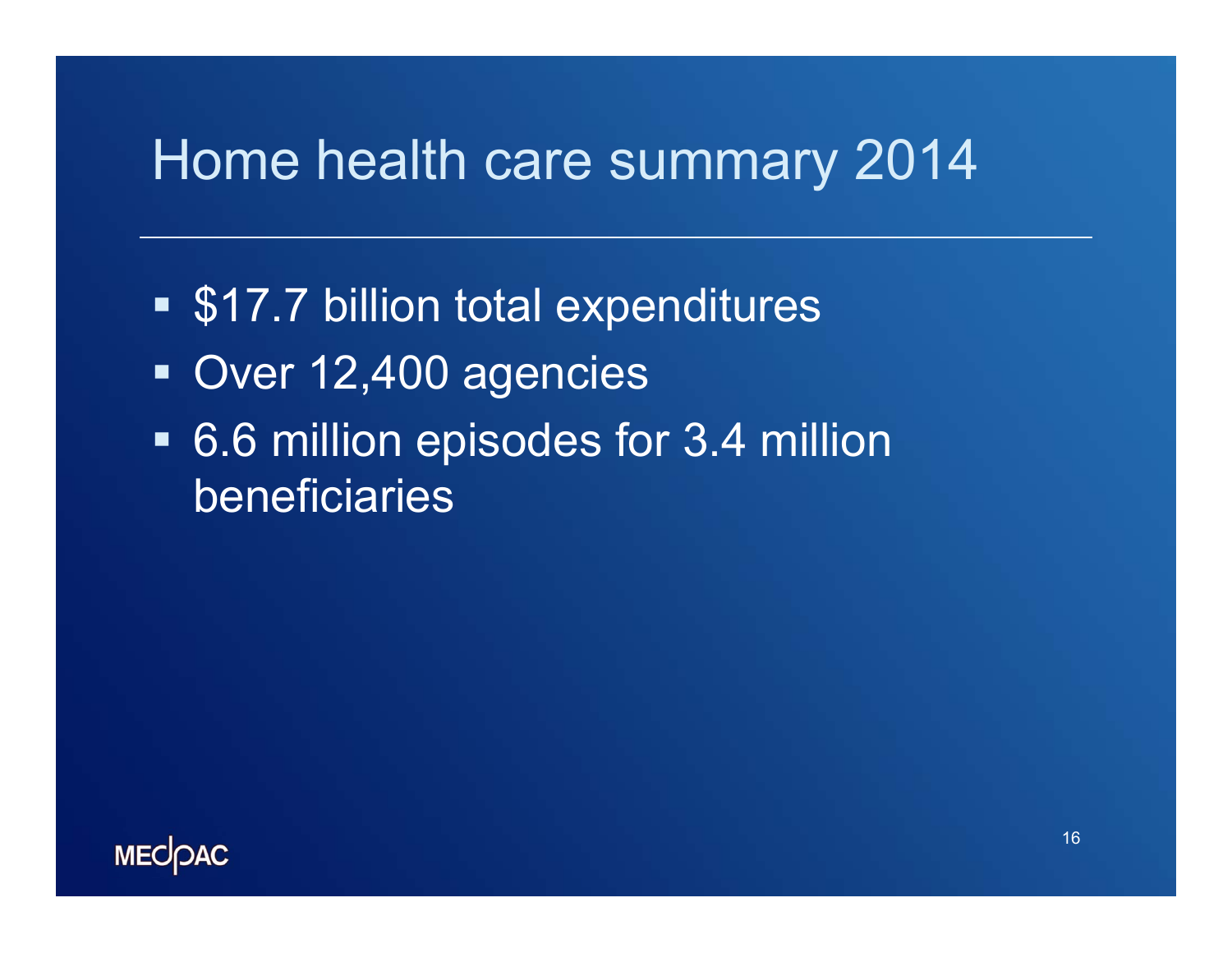#### Home health indicators are positive, similar to results from prior years

#### **Access generally adequate**

- $\blacksquare$ No significant change in number of providers
- $\blacksquare$  Share of users and volume of episodes decline after several years of rapid increases; declines concentrated in a few areas
- $\blacksquare$  Most quality measurements steady or small improvement
- $\blacksquare$ Access to capital is adequate
- $\blacksquare$ Margin for 2014: 10.8 percent
- $\blacksquare$ Marginal profit for 2014: 13.3 percent
- $\blacksquare$ Projected margin for 2016: 8.8 percent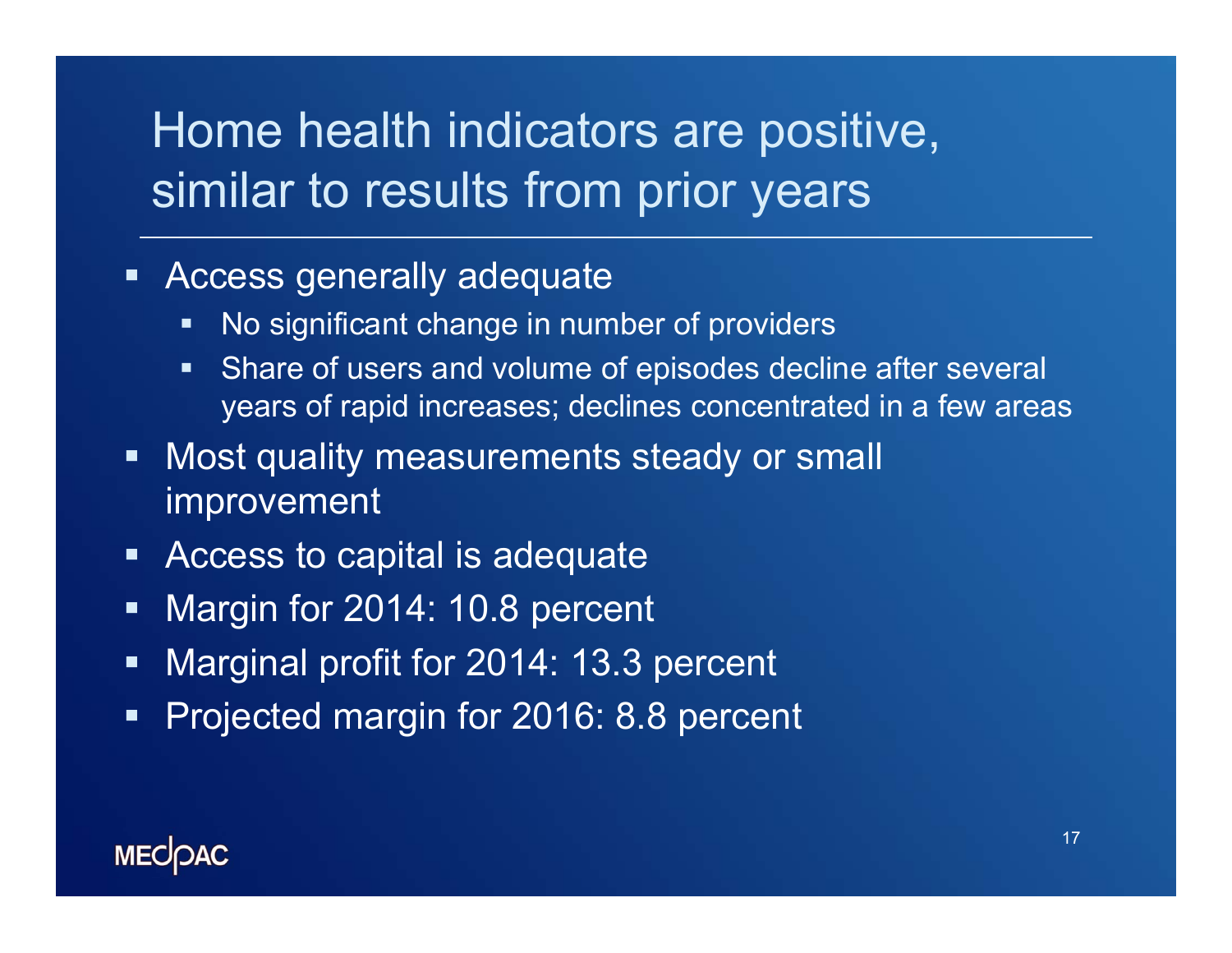

## Assessing payment adequacy and updating payments: hospice services

Kim NeumanJanuary 14, 2016

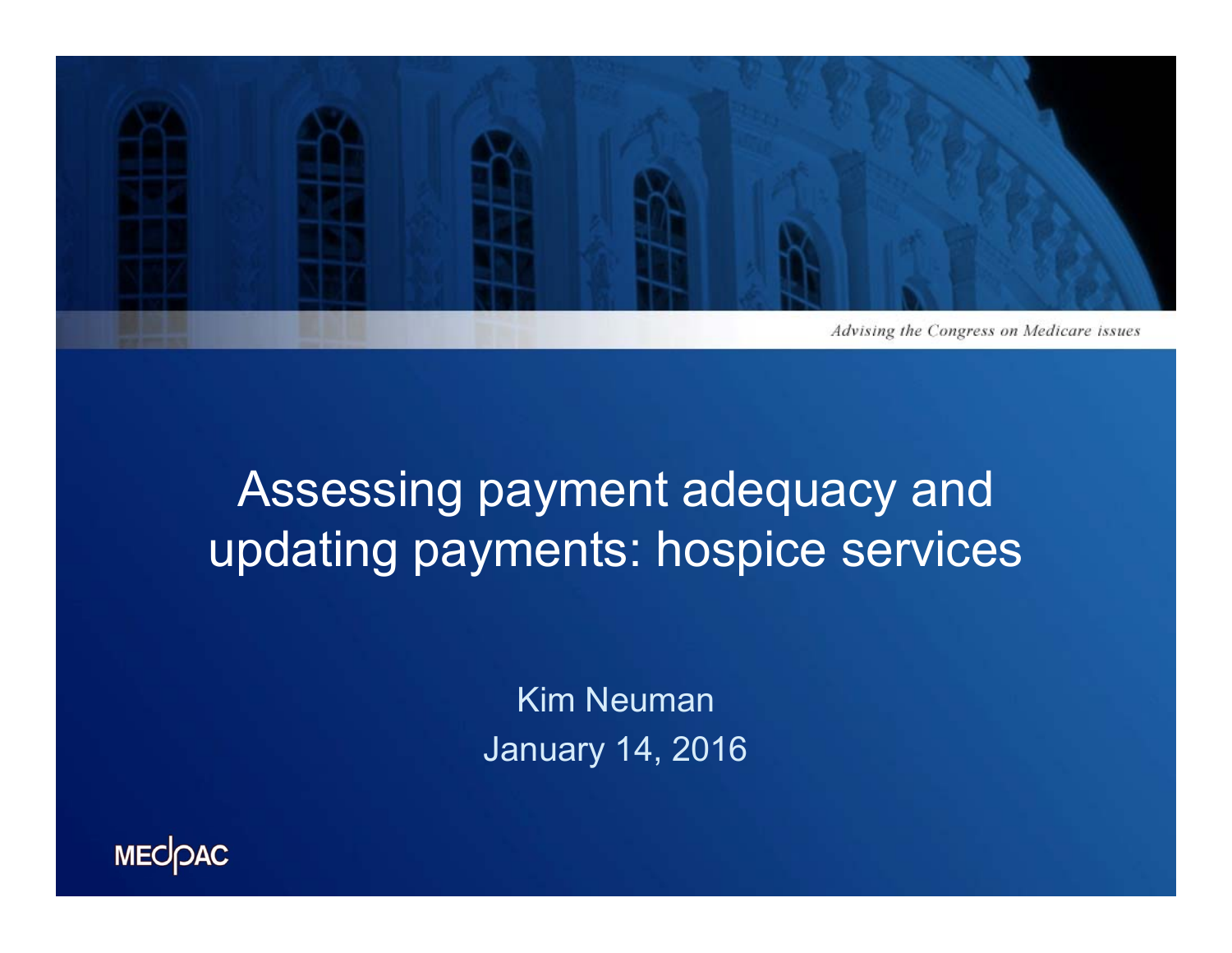### Overview of Medicare hospice, 2014

#### **Hospice use:**

- **1.324 million beneficiaries**
- 47.8% of decedents
- Providers: >4,000
- **Medicare payments:** 
	- **S15.1 billion to hospice providers**

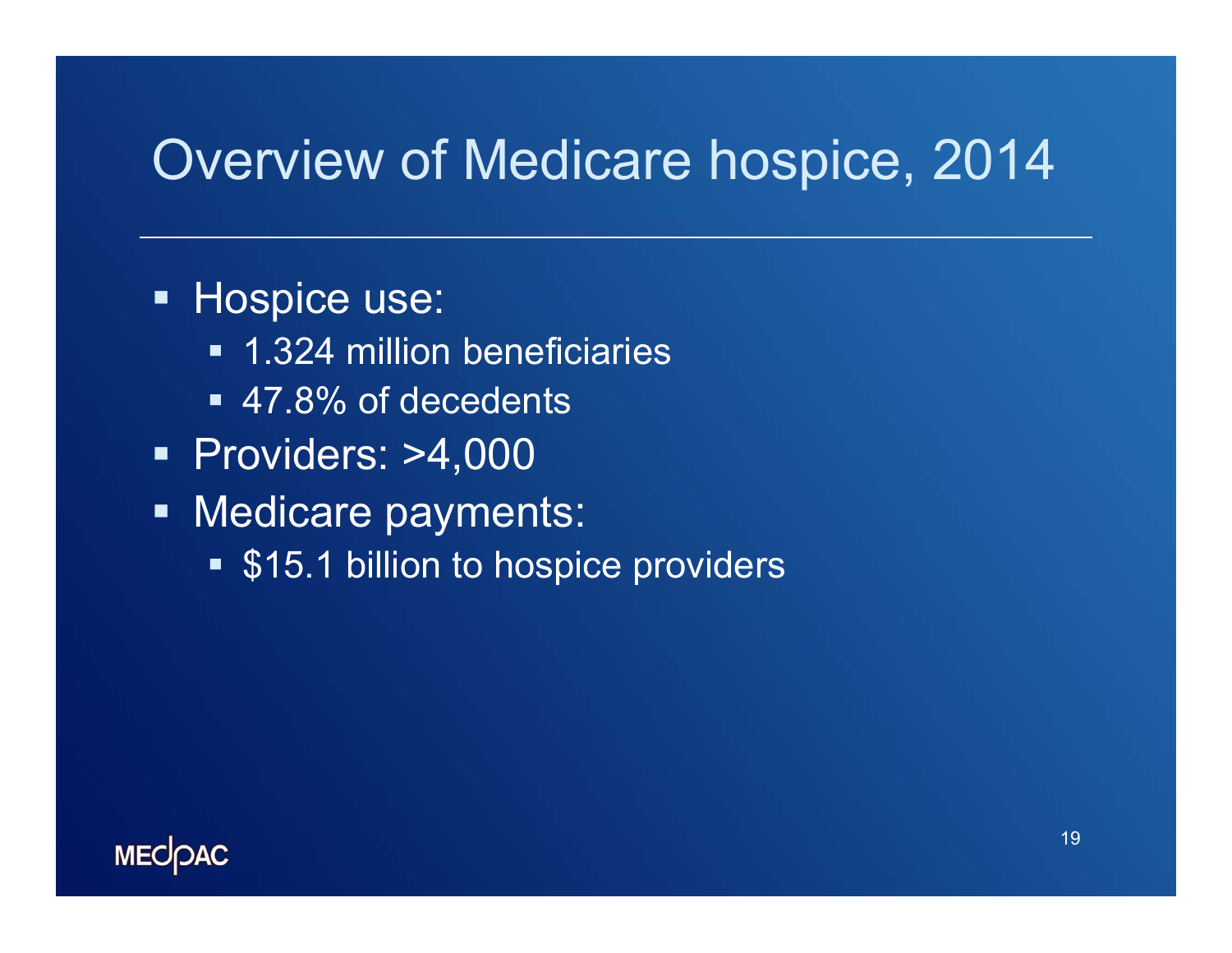# Hospice payment adequacy indicators

- $\blacksquare$  Indicators of access to care are favorable
	- **-** Supply of providers continues to grow
	- $\blacksquare$ Hospice use increased; ALOS held steady
- Quality data are unavailable
- **EXPLEM** Access to capital appears adequate
- 2013 margin: 8.6%
- 2013 marginal profit: 12%
- 2016 projected margin: 7.7%

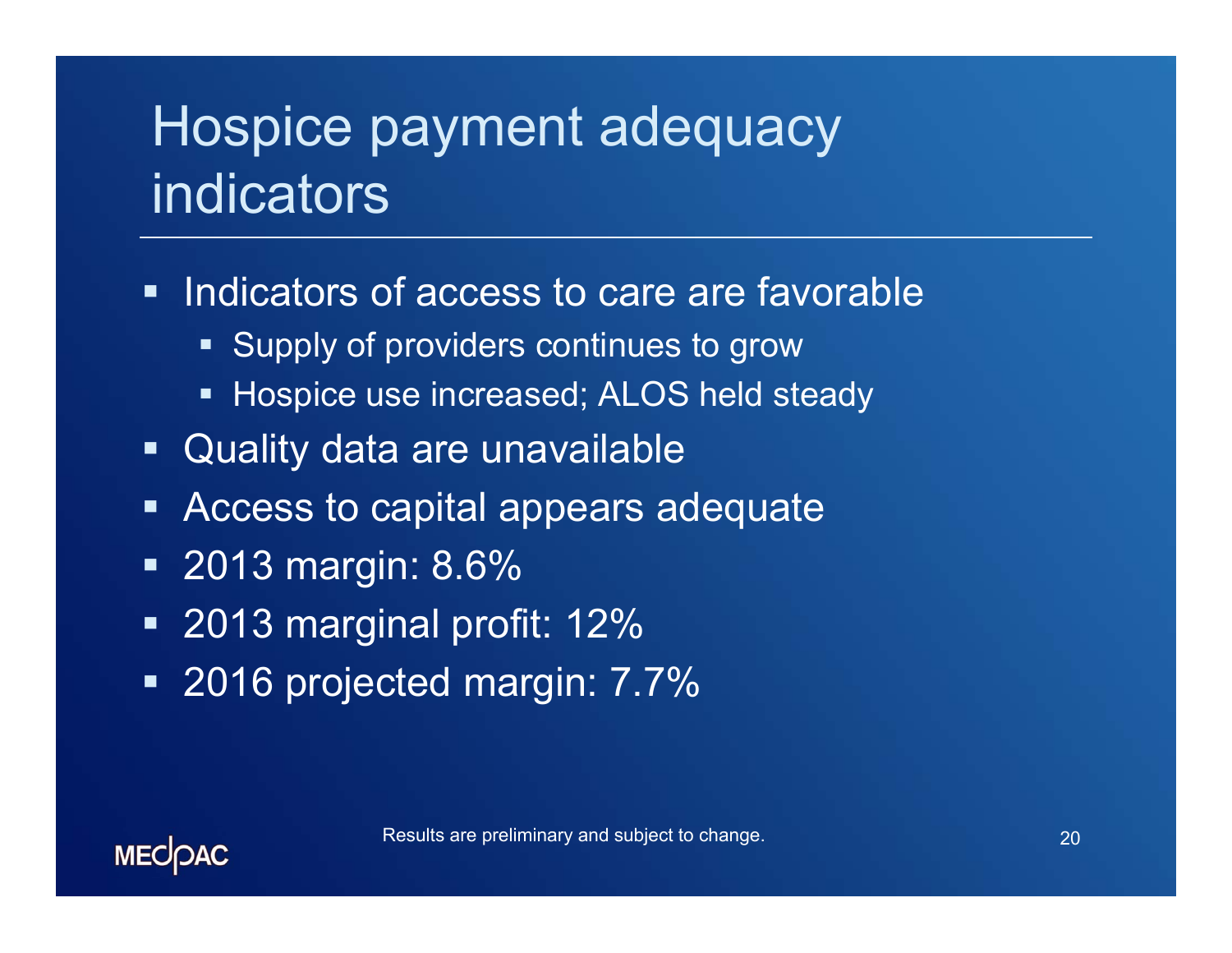

Assessing payment adequacy and updating payments: Long-term care hospital services

> Stephanie Cameron January 14, 2016

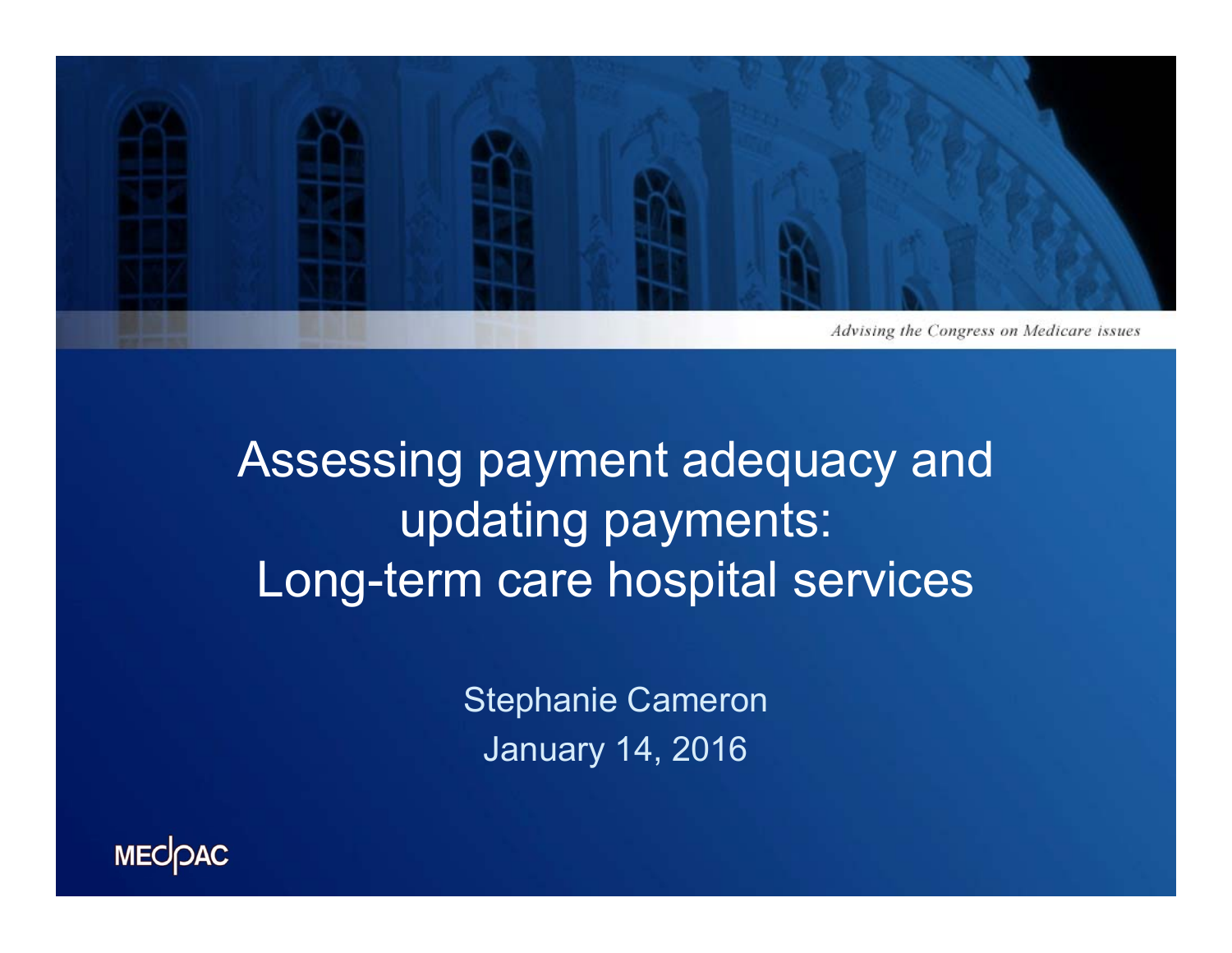#### Long-term care hospitals

- Meet Medicare's conditions of participation for acute care hospitals (ACH) and have Medicare average length of stay (ALOS) greater than 25 days
- $\blacksquare$  Medicare spending: \$5.4 billion in 2014
	- Cases: ~134,000
	- Mean payment per case: ~\$40,000
- $\blacksquare$  . Per case payments based on:
	- MS-LTC-DRGs, adjusted for:
		- High cost outliers
		- Short-stay outliers (SSO)

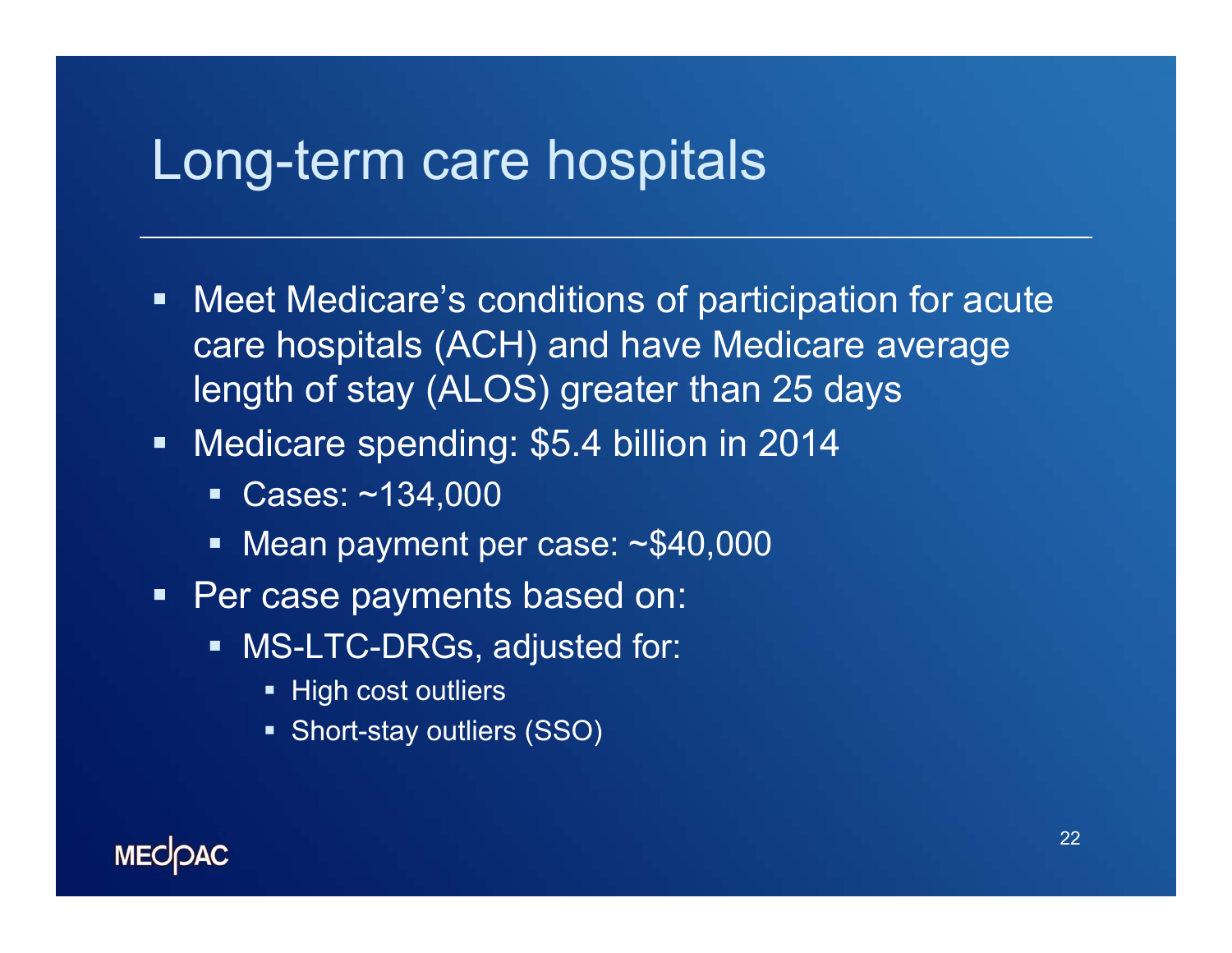#### The Pathway for SGR Reform Act of 2013 establishes "site-neutral" payments for LTCHs

- $\blacksquare$  Beginning FY 2016, higher LTCH payments allowed for qualifying cases with an immediately preceding ACH discharge and either:
	- 3+ ICU days in referring ACH; or
	- **Perincipal LTCH diagnosis of prolonged mechanical** ventilation
	- All other LTCH cases paid lower of IPPS-based rate or costs
- $\blacksquare$ LTCH required ALOS of 25+ days excludes:
	- Cases paid based on the site-neutral rate
	- **Medicare Advantage cases**
- $\blacksquare$  Moratorium on new LTCHs from April 2014 through September 2017

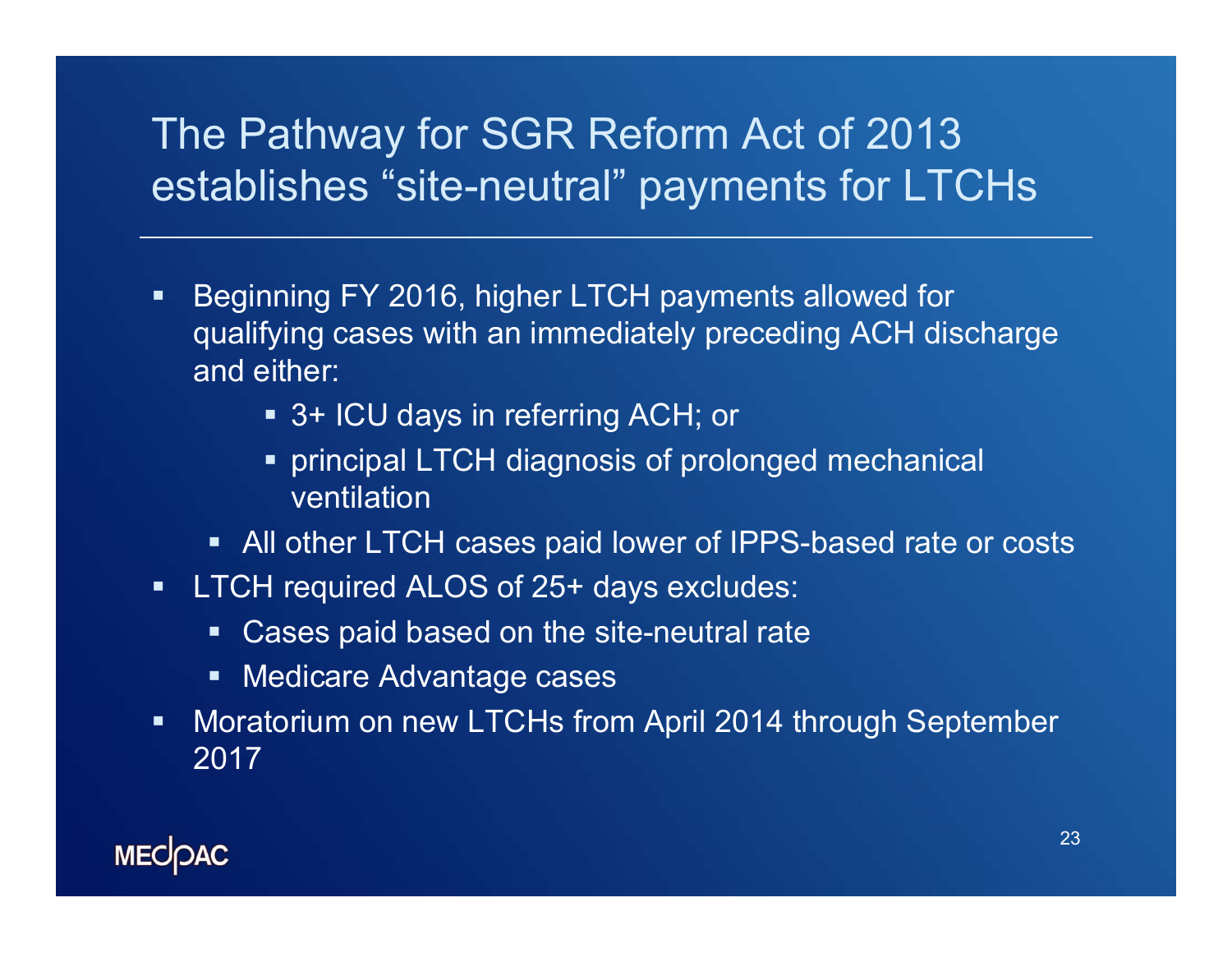# Summary of long-term care hospital payment adequacy indicators

#### $\blacksquare$ Access:

- Stable payment per case between 2013 and 2014
- Volume decreases similar to other inpatient settings
- $\blacksquare$ Many beneficiaries receive similar services in other settings
- $\blacksquare$  Quality: Stable or improving for limited available measures
- $\blacksquare$ Access to capital: Limited activity